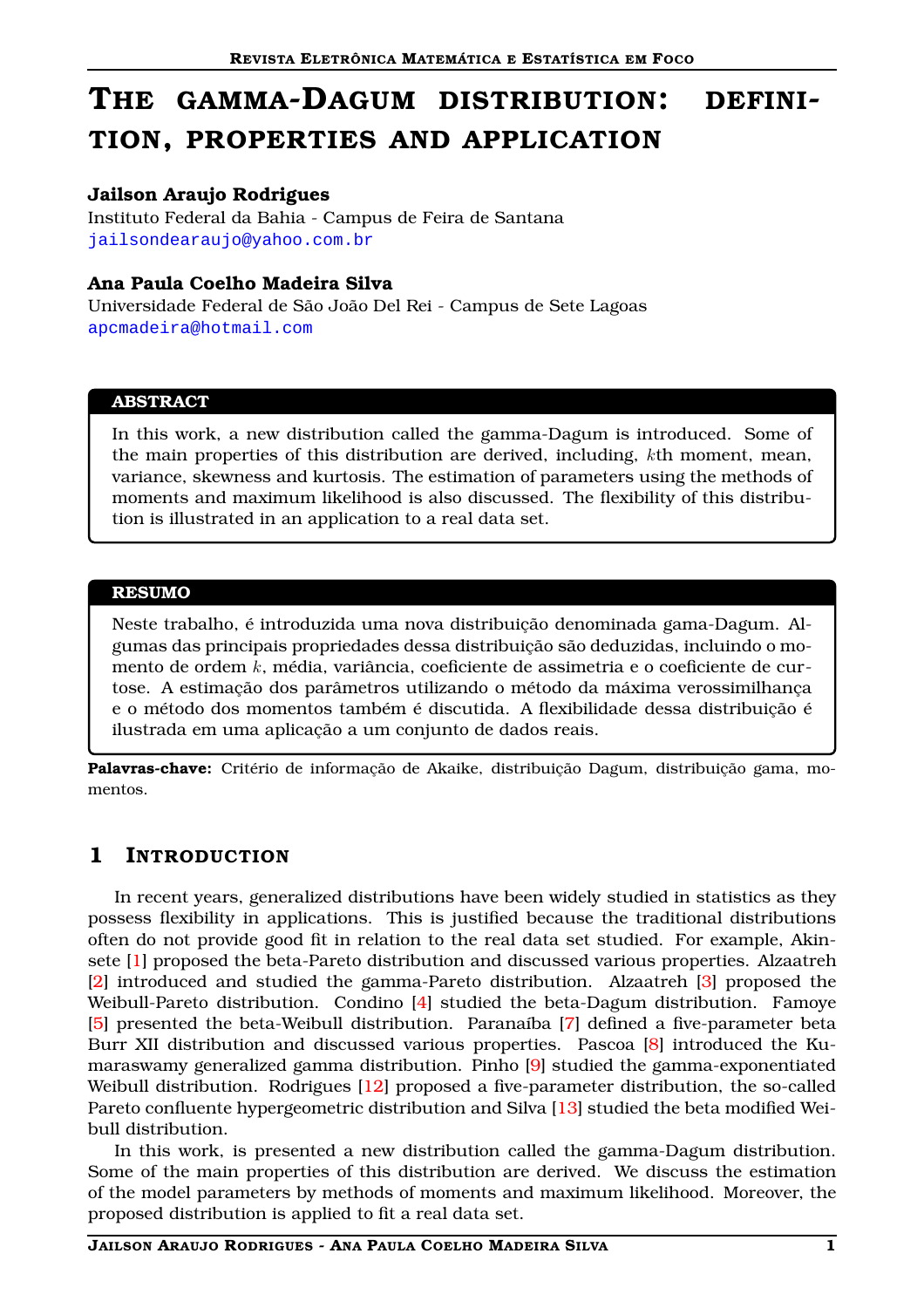The papper is organized as follows. In Section 2 is defined the gamma-Dagum distribution and some special sub-models are discussed. The kth moment, mean, variance, skewness and kurtosis are derived in Section 3. The estimation of parameters using the methods of moments and maximum likelihood is discussed in Section 4. Finally, in Section 5 an application on a real data set is reported.

The calculations of this note involve the gamma function defined by

$$
\Gamma(\alpha) = \int_{0}^{\infty} t^{\alpha - 1} \exp(-t) dt
$$
 (1)

the incomplete gamma function defined by

$$
\gamma(\alpha, x) = \int_{0}^{x} t^{\alpha - 1} \exp(-t) dt
$$
 (2)

and the beta function defined by

<span id="page-1-0"></span>
$$
B(a,b) = \int_0^1 t^{a-1} (1-t)^{b-1} dt
$$
 (3)

## 2 THE MODEL

Let  $F(x)$  be the cumulative distribution function (CDF) of any random variable X. The CDF of the gamma- $G$  family of distributions defined by Ristic  $[11]$  is given by

$$
G\left(x\right) = 1 - \frac{1}{\Gamma\left(\alpha\right)} \int_0^{-\log F(x)} t^{\alpha - 1} \exp^{-t} dt \tag{4}
$$

for  $x > 0$  and  $\alpha > 0$ . The probability density function (PDF) associated with [\(4\)](#page-1-0) is

$$
g(x) = \frac{1}{\Gamma(\alpha)} \left[ -\log F(x) \right]^{\alpha - 1} f(x)
$$
\n(5)

If  $\alpha = n \in \mathbb{N}$ , Ristic [\[11](#page-6-10)] states that [\(5\)](#page-1-1) is the *n*th lower record value of sequence of i.i.d variable from a population with density  $f(x)$ .

The CDF and PDF of Dagum random variable, respectively, are

<span id="page-1-2"></span><span id="page-1-1"></span>
$$
F(x) = \left(1 + \lambda x^{-\delta}\right)^{-\beta} \tag{6}
$$

and

<span id="page-1-4"></span>
$$
f(x) = \beta \lambda \delta x^{-\delta - 1} \left( 1 + \lambda x^{-\delta} \right)^{-\beta - 1}
$$
 (7)

where  $x > 0$ ,  $\beta > 0$ ,  $\lambda > 0$  and  $\delta > 0$ . The parameter  $\lambda$  is a scale parameter, while  $\beta$  and  $\delta$  are shape parameters. Replacing [\(6\)](#page-1-2) in [\(4\)](#page-1-0), we obtain a new distribution, called gamma-Dagum (GD), with CDF, for interger  $\alpha > 0$ , given by

$$
G\left(x\right) = 1 - \frac{1}{\Gamma\left(\alpha\right)} \int_0^{\beta \log\left(1 + \lambda x^{-\delta}\right)} t^{\alpha - 1} \exp^{-t} dt \tag{8}
$$

or equivalently

<span id="page-1-3"></span>
$$
G(x) = 1 - \frac{1}{\Gamma(\alpha)} \gamma \left( \alpha, \beta \log \left( 1 + \lambda x^{-\delta} \right) \right)
$$
 (9)

The corresponding PDF of the GD distribution is

$$
g(x) = \frac{\lambda \delta \beta^{\alpha}}{\Gamma(\alpha)} x^{-\delta - 1} \left( 1 + \lambda x^{-\delta} \right)^{-\beta - 1} \left[ \log \left( 1 + \lambda x^{-\delta} \right) \right]^{\alpha - 1}
$$
 (10)

2 ARTIGO DE PESQUISA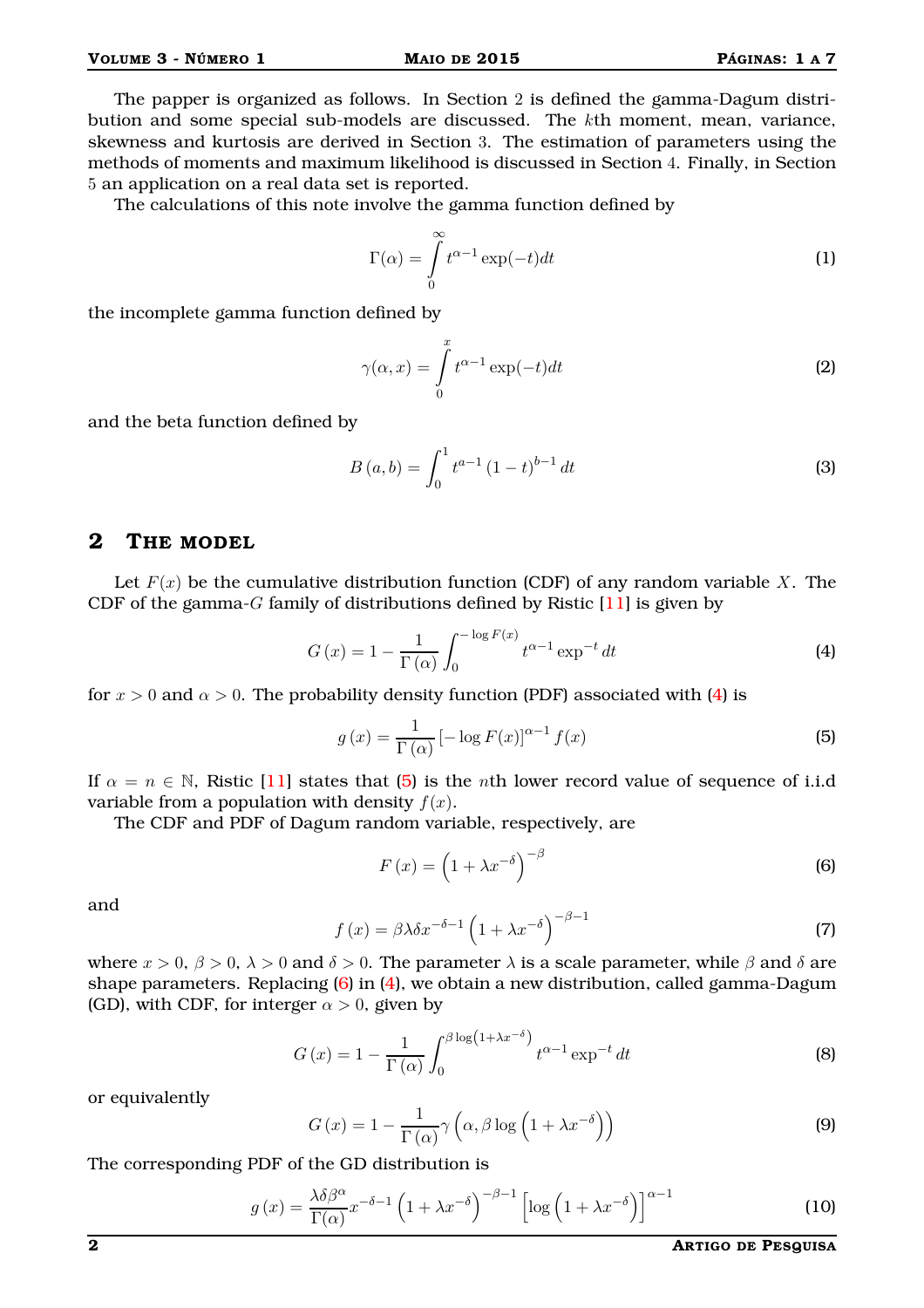The failure rate function, also known as the hazard rate function, of the GD distribution [\(10\)](#page-1-3) is defined as

<span id="page-2-0"></span>
$$
h(x) = \frac{\lambda \delta \beta^{\alpha} x^{-\delta - 1} \left(1 + \lambda x^{-\delta}\right)^{-\beta - 1} \left[\log\left(1 + \lambda x^{-\delta}\right)\right]^{\alpha - 1}}{\int_0^{\beta \log\left(1 + \lambda x^{-\delta}\right)} t^{\alpha - 1} \exp^{-t} dt}
$$
\n(11)

Observing the expansion of the exponential function,

$$
\exp^{-z} = \sum_{j=0}^{\infty} \frac{(-1)^j z^j}{j!}
$$
 (12)

We can express the CDF [\(8\)](#page-1-4) as follows

$$
G(x) = 1 - \frac{1}{\Gamma(\alpha)} \sum_{j=0}^{\infty} \frac{(-1)^j \beta^{\alpha+j}}{(\alpha+j)j!} \left[ \log \left( 1 + \lambda x^{-\delta} \right) \right]^{\alpha+j}
$$
(13)

Otherwise, the PDF  $(10)$  is given by

$$
g(x) = \frac{\lambda \delta x^{-\delta - 1}}{(1 + \lambda x^{-\delta}) \Gamma(\alpha)} \sum_{j=0}^{\infty} \frac{(-1)^j \beta^{\alpha + j}}{(\alpha + j) j!} \left[ \log \left( 1 + \lambda x^{-\delta} \right) \right]^{\alpha + j - 1}
$$
 (14)

The GD distribution represents a generalization of some distributions. If  $\lambda = 1$  the model reduces to the gamma-Burr III and the gamma-Fisk distribution when  $\beta = 1$ .

Some of the possible shapes of the GD density [\(10\)](#page-1-3) and failure rate function [\(11\)](#page-2-0) are illustrated in Figure [1.](#page-2-1)

<span id="page-2-1"></span>

FIGURA 1: Plots of the GD density [\(10\)](#page-1-3) and hazard rate function [\(11\)](#page-2-0) for selected parameter values.

### 3 MOMENTS

Many of the interesting characteristics and features of a distribution can be studied through its moments (e.g. tendency, dispersion, skewness and kurtosis). Therefore, it is customary to derive the moments when a new distribution is proposed.

<span id="page-2-2"></span>**Lema 3.1:** *(Equation (2.6.10.48), [10]). For*  $Re \alpha > 0$ *,*  $Re (\rho - \alpha) > 0$  *and*  $|arg (cx + d)| < \pi$ *,* 

$$
\int_0^\infty x^{\alpha-1} (cx+d)^{-\rho} \log^n (cx+d) dx = (-1)^n \left(\frac{d}{c}\right)^{\alpha} \frac{\partial^n}{\partial \rho^n} \left[d^{-\rho}B(\alpha, \rho - \alpha)\right].
$$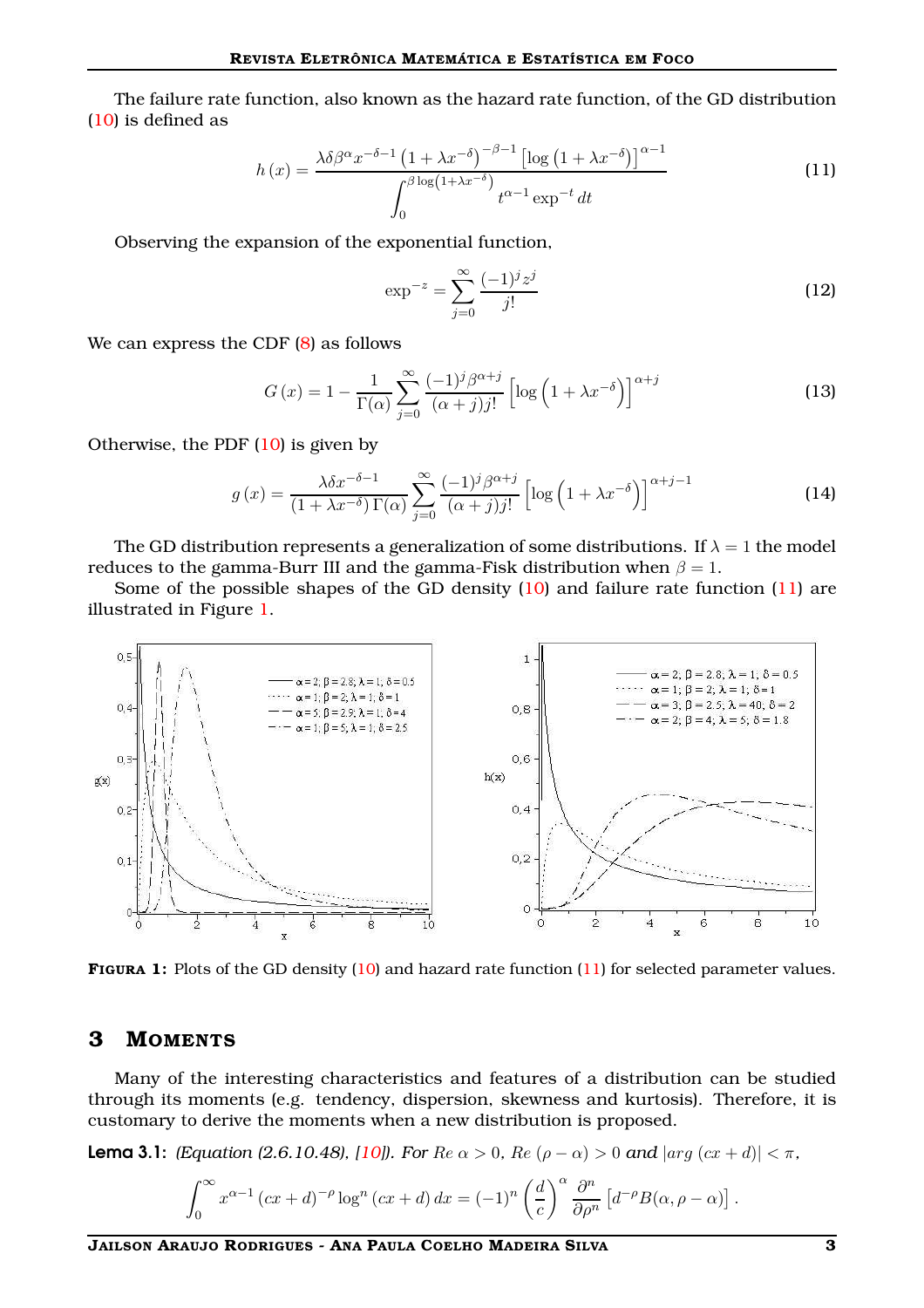<span id="page-3-1"></span><span id="page-3-0"></span>

Teorema 3.1: *If* X *has the GD PDF [\(10\)](#page-1-3), then its* k*th moment can be written as*

$$
E\left(X^{k}\right) = \frac{(-1)^{\alpha - 1}\beta^{\alpha}\lambda^{\frac{k}{\delta}}}{\Gamma(\alpha)}\frac{\partial^{\alpha - 1}}{\partial(\beta + 1)^{\alpha - 1}}B\left(1 - \frac{k}{\delta}, \beta + \frac{k}{\delta}\right)
$$
(15)

*for*  $\delta > k$ *.* 

#### Proof:

The kth moment about origin of the GD distribution has been obtained as

$$
E\left(X^{k}\right) = \frac{\lambda\delta\beta^{\alpha}}{\Gamma(\alpha)}\int_{0}^{\infty} x^{k-\delta-1} \left(1+\lambda x^{-\delta}\right)^{-\beta-1} \left[\log\left(1+\lambda x^{-\delta}\right)\right]^{\alpha-1} dx
$$
 (16)

substituting  $t = x^{-\delta}$ , the integral [\(16\)](#page-3-0) can be rewritten as

$$
E\left(X^{k}\right) = \frac{\lambda\beta^{\alpha}}{\Gamma(\alpha)} \int_{0}^{\infty} t^{-\frac{k}{\delta}} \left(1 + \lambda t\right)^{-\beta - 1} \left[\log\left(1 + \lambda t\right)\right]^{\alpha - 1} dx
$$
 (17)

If  $\delta > k$ , the direct application of Lemma [3.1](#page-2-2) shows that [\(17\)](#page-3-1) can be rewritten as

$$
E\left(X^{k}\right) = \frac{(-1)^{\alpha - 1}\beta^{\alpha}\lambda^{\frac{k}{\delta}}}{\Gamma(\alpha)}\frac{\partial^{\alpha - 1}}{\partial(\beta + 1)^{\alpha - 1}}B\left(1 - \frac{k}{\delta}, \beta + \frac{k}{\delta}\right)
$$
(18)

In particular,

$$
E(X) = \frac{(-1)^{\alpha - 1} \beta^{\alpha} \lambda^{\frac{1}{\delta}}}{\Gamma(\alpha)} \frac{\partial^{\alpha - 1}}{\partial (\beta + 1)^{\alpha - 1}} B\left(1 - \frac{1}{\delta}, \beta + \frac{1}{\delta}\right)
$$
(19)

$$
E(X^{2}) = \frac{(-1)^{\alpha - 1} \beta^{\alpha} \lambda^{\frac{2}{\delta}}}{\Gamma(\alpha)} \frac{\partial^{\alpha - 1}}{\partial(\beta + 1)^{\alpha - 1}} B\left(1 - \frac{2}{\delta}, \beta + \frac{2}{\delta}\right)
$$
(20)

$$
E(X^3) = \frac{(-1)^{\alpha - 1} \beta^{\alpha} \lambda^{\frac{3}{\delta}}}{\Gamma(\alpha)} \frac{\partial^{\alpha - 1}}{\partial(\beta + 1)^{\alpha - 1}} B\left(1 - \frac{3}{\delta}, \beta + \frac{3}{\delta}\right)
$$
(21)

$$
E\left(X^{4}\right) = \frac{(-1)^{\alpha-1}\beta^{\alpha}\lambda^{\frac{4}{\delta}}}{\Gamma(\alpha)}\frac{\partial^{\alpha-1}}{\partial(\beta+1)^{\alpha-1}}B\left(1-\frac{4}{\delta}, \beta+\frac{4}{\delta}\right)
$$
(22)

The variance, skewness, and kurtosis measures can now be calculated using the relations

$$
Var(X) = E(X^{2}) - E^{2}(X)
$$
\n(23)

$$
Skewness(X) = \frac{E(X^3) - 3E(X)E^2(X) + 2E^3(X)}{Var^{3/2}(X)}
$$
(24)

$$
Kurtosis(X) = \frac{E(X^4) - 4E(X)E^3(X) + 6E(X^2)E^2(X) - 3E^4(X)}{Var^2(X)}
$$
(25)

## 4 ESTIMATION

In this section, we consider estimation of the four parameters by method of moments and the maximum likelihood of the gamma-Dagum distribution. Let  $x_1, \ldots, x_n$  be a random sample of size  $n$  from the GD distribution given by  $(10)$ . Under the method of moments, equating  $E(X^j)$  with the corresponding sample moment,

$$
M_j = \frac{1}{n} \sum_{i=1}^{n} x_i^j, \quad j = 1, \dots, 4
$$
 (26)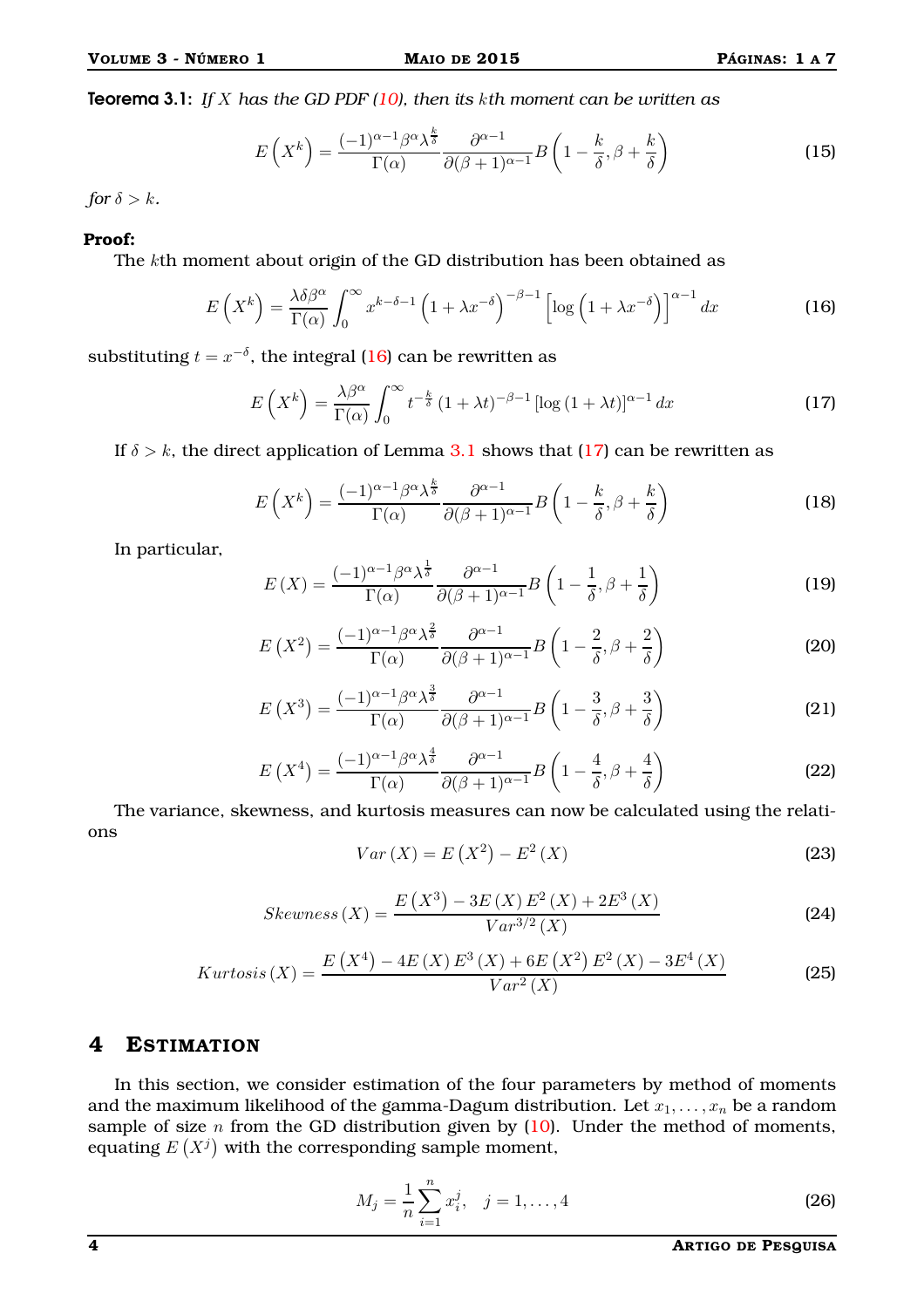respectively, one obtains the system of equations

$$
\frac{(-1)^{\alpha-1}\beta^{\alpha}\lambda^{\frac{j}{\delta}}}{\Gamma(\alpha)}\frac{\partial^{\alpha-1}}{\partial(\beta+1)^{\alpha-1}}B\left(1-\frac{j}{\delta},\beta+\frac{j}{\delta}\right)=M_j,\quad j=1,\ldots,4
$$
 (27)

which can be solved simultaneously to give estimates for  $\alpha$ ,  $\beta$ ,  $\lambda$  and  $\delta$ .

The log-likelihood for a random sample  $x_1, \ldots, x_n$  from the GD distribution given by [\(10\)](#page-1-3) is:

$$
\log L\left(\alpha, \beta, \lambda, \delta\right) = n \log \lambda + n \log \delta + n \alpha \log \beta + (\alpha - 1) \sum_{i=1}^{n} \log \left(\log \left(1 + \lambda x_i^{-\delta}\right)\right) - \left(\delta + 1\right) \sum_{i=1}^{n} \log x_i - n \log \Gamma(\alpha) - (\beta + 1) \sum_{i=1}^{n} \log \left(1 + \lambda x_i^{-\delta}\right)
$$
\n(28)

The derivatives of this log-likelihood with respect to  $\alpha$ ,  $\beta$ ,  $\lambda$  and  $\delta$  are:

$$
\frac{\partial \log L}{\partial \alpha} = n \log \beta + \sum_{i=1}^{n} \log \left( \log \left( 1 + \lambda x_i^{-\delta} \right) \right) - \psi(\alpha)
$$
\n(29)

$$
\frac{\partial \log L}{\partial \beta} = \frac{n\alpha}{\beta} - \beta \sum_{i=1}^{n} \log \left( 1 + \lambda x_i^{-\delta} \right)
$$
 (30)

$$
\frac{\partial \log L}{\partial \lambda} = \frac{n}{\lambda} - \sum_{i=1}^{n} \frac{\lambda \delta(\alpha - 1) x_i^{-\delta - 1}}{\left(1 + \lambda x_i^{-\delta}\right) \log\left(1 + \lambda x_i^{-\delta}\right)} - (\beta + 1) \sum_{i=1}^{n} \frac{x_i^{-\delta}}{1 + \lambda x_i^{-\delta}}
$$
(31)

$$
\frac{\partial \log L}{\partial \delta} = \frac{n}{\delta} - \sum_{i=1}^{n} \frac{\lambda(\alpha - 1)x_i^{-\delta} \log x_i}{\left(1 + \lambda x_i^{-\delta}\right) \log\left(1 + \lambda x_i^{-\delta}\right)} + \sum_{i=1}^{n} \frac{\lambda(\beta + 1)x_i^{-\delta} \log x_i}{1 + \lambda x_i^{-\delta}}
$$
(32)

where  $\psi(x) = d \log \Gamma(x)/dx$  is the digamma function. Setting these expressions to zero and solving them simultaneously yields the maximum-likelihood estimates of the four parameters.

## 5 APPLICATION

In this section, we use a real data set to compare the fits of the GD distribution [\(10\)](#page-1-3) with three generalized distributions: beta-Dagum (BD), beta-Pareto (BP) and Pareto confluente hypergeometric (PCH) distributions. The data set given in Table 1 represents the failure times of the air conditioning system of an airplane reported in Linhart [\[6\]](#page-6-12).

TABELA 1: Failure times of the air conditioning system of an airplane.

|  |  | 1 3 5 7 11 11 11 12 14 14          |  |  |
|--|--|------------------------------------|--|--|
|  |  | 14 16 16 20 21 23 42 47 52 62      |  |  |
|  |  | 71 71 87 90 95 120 120 225 246 261 |  |  |

The maximum likelihood estimates (MLE) and the Akaike Information Criterion(AIC) values for the fitted distributions are reported in Table 2. The results show that the gamma-Dagum distribution provides a significantly better fit than the other three models.

Figure 2 display the probability plots and supports the results shown in Table 2. The fitted distributions superimposed to the histogram of the data in Figure 3 reinforce the results found for the gamma-Dagum.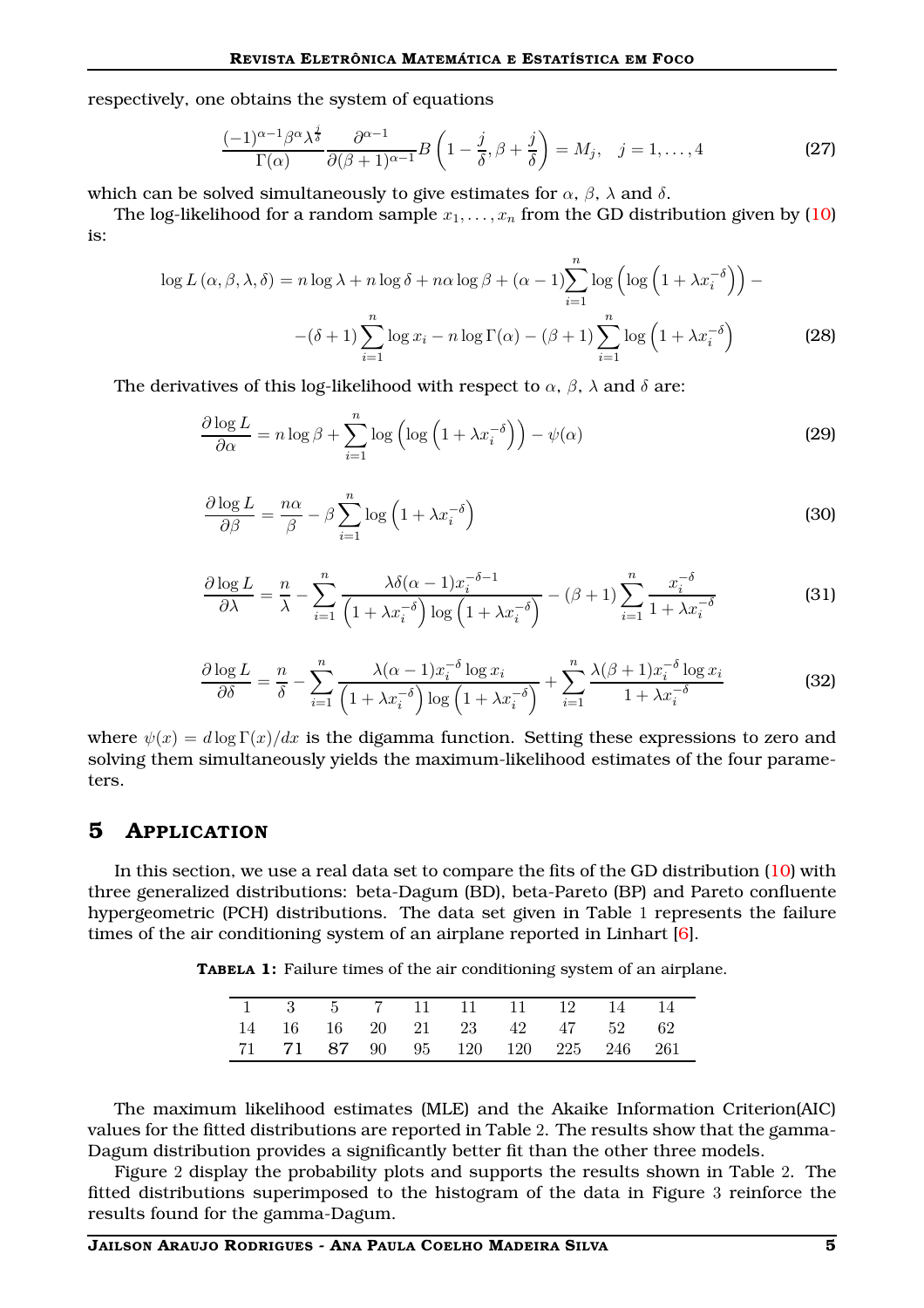$\circ$ 

 $\frac{8}{2}$ 

 $0.6$ 

 $\frac{1}{4}$ 

 $\overline{12}$ 

 $20$ 

 $0.0$  $0.2$  $0.4$  $0.6$  $0.8$ 1.0  $\frac{1}{2}$ 

 $0.0$  $0.2$  $0.4$  $0.6$  $0.8$ 10

 $\Omega$ 

ă  $\equiv x \bar{p}$ 

| <b>TABELA 2:</b> The MLE and AIC of the models based on data set. |  |
|-------------------------------------------------------------------|--|
|-------------------------------------------------------------------|--|





 $\overline{a}$ 

 $0<sub>0</sub>$ 

 $02$  $04$  $0.6$  $0.8$  $10$ 

Ob

 $\overline{a}$ 

 $0.0$  $0.2$  $0.4$  $0.6$  $0.8$  $1.0$ 

 $\alpha$ 



FIGURA 3: Estimated densities of the models from the fitted BD, BP, GD and PCH models for the failure times of the air conditioning system data.

## 6 CONCLUSION

This article defined the gamma-Dagum distribution. Several properties of the new distribution were investigated, including moments, failure rate function. The estimation of parameters by the method of moments and the maximum likelihood have been discussed.